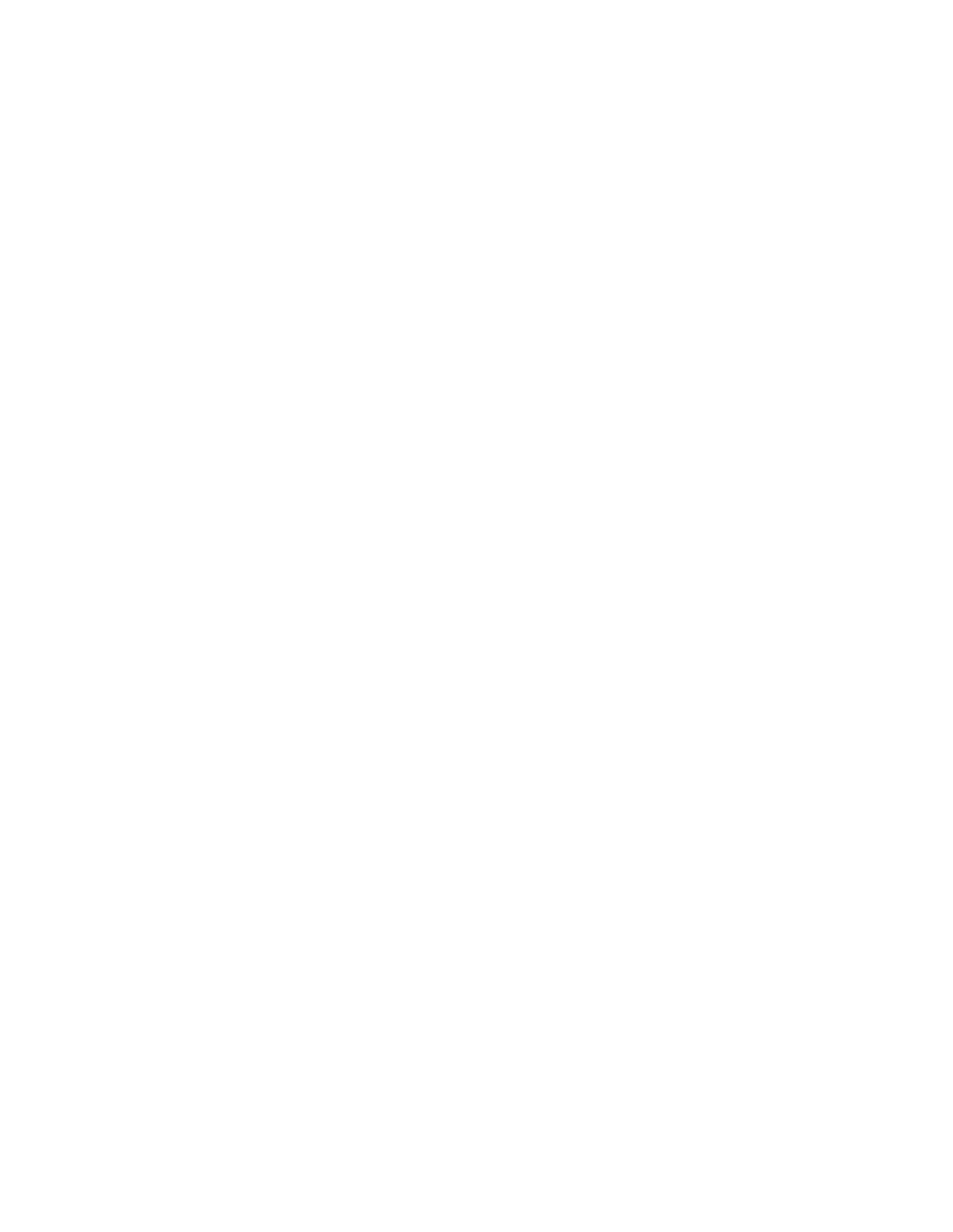#### **UNCONTESTED LOCAL THIRD READING BILL**

**S. 515--Senators Stephens and Hutto: A BILL TO AMEND SECTION 3(B)(5) OF ACT 280 OF 2018, RELATING TO THE ORANGEBURG COUNTY SCHOOL DISTRICT BOARD OF TRUSTEES' DUTY TO ADOPT ATTENDANCE ZONES, TO PROVIDE THAT THE BOARD'S DUTY TO ADOPT ATTENDANCE ZONES AND RELATED PROVISIONS SHALL NOT APPLY IF THE BOARD DETERMINES THAT A BUILDING OR STRUCTURE IS AN IMMINENT THREAT TO THE HEALTH OR SAFETY OF STUDENTS OR STAFF, THE NEEDED UPGRADES AND REPAIRS TO MAINTAIN A BUILDING OR STRUCTURE ARE ECONOMICALLY UNFEASIBLE, OR A BUILDING OR STRUCTURE IS UNDERUTILIZED AND THE USE OF ANOTHER BUILDING OR STRUCTURE IS FEASIBLE.** (Without reference--February 03, 2021) (Read the second time--February 09, 2021)

(Amended--February 11, 2021)

#### **UNCONTESTED LOCAL SECOND READING BILLS**

**S. 446--Senator Malloy: A BILL TO AMEND ACT 259 OF 1961, AS AMENDED, RELATING TO THE HARTSVILLE COMMUNITY CENTER BUILDING COMMISSION, TO INCREASE THE COMMISSION'S MEMBERSHIP FROM THREE TO FIVE MEMBERS.**

(Without reference--January 12, 2021)

**S. 447--Senator Malloy: A BILL TO PROVIDE THAT EACH MEMBER OF THE LEE COUNTY TRANSPORTATION COMMITTEE SHALL BE ALLOWED AND PAID ONE HUNDRED DOLLARS FROM LEE COUNTY "C" FUND REVENUES FOR EACH MEETING AT WHICH HE IS IN ATTENDANCE, TO PROVIDE THAT THE MEMBERS OF**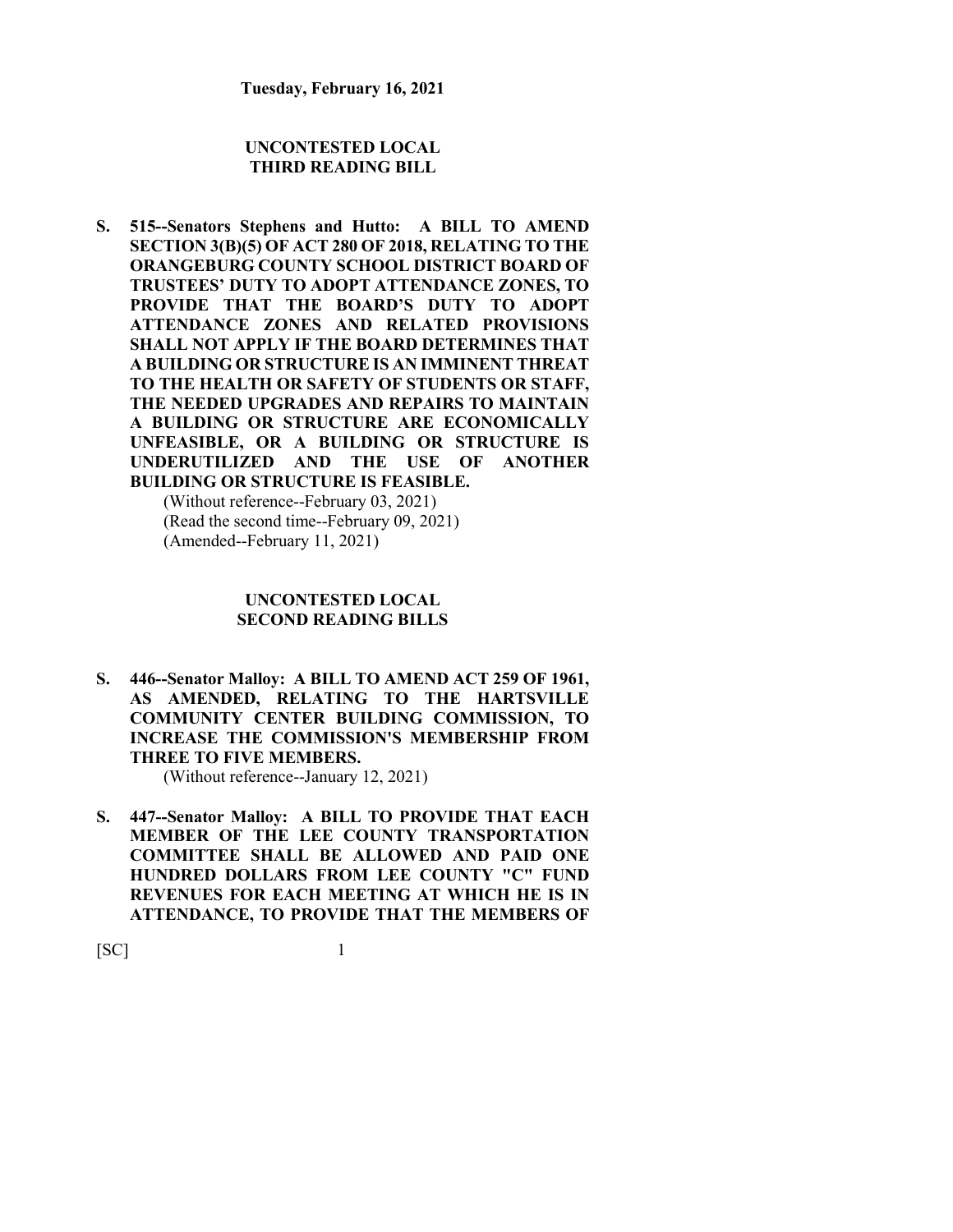**THE LEE COUNTY TRANSPORTATION COMMITTEE SHALL RECEIVE PAYMENTS UPON THE ISSUANCE OF APPROVED VOUCHERS BY THE COMMITTEE'S CHAIRMAN, EXCEPT THAT THE CHAIRMAN MAY NOT APPROVE VOUCHERS FOR MORE THAN FIFTEEN MEETINGS PER FISCAL YEAR FOR EACH MEMBER OF THE COMMITTEE, AND TO PROVIDE THAT THE CHAIRMAN OF THE LEE COUNTY LEGISLATIVE DELEGATION SHALL BE AN EX-OFFICIO, NONVOTING MEMBER OF THE LEE COUNTY TRANSPORTATION COMMITTEE.**

(Without reference--January 12, 2021)

**S. 448--Senator Fanning: A BILL TO AMEND ACT 379 OF 1959, AS AMENDED, RELATING TO THE CHESTER METROPOLITAN DISTRICT, SO AS TO ADD FOUR MEMBERS TO THE CHESTER COUNTY BOARD OF DIRECTORS APPOINTED BY THE CHESTER COUNTY LEGISLATIVE DELEGATION.**

(Without reference--January 12, 2021)

**H. 3584--Reps. Sandifer and Whitmire: A BILL TO AMEND ACT 1041 OF 1970, AS AMENDED, RELATING TO THE ASSESSMENT OF TAXES IN OCONEE COUNTY, SO AS TO REVISE THE MEMBERSHIP AND COMPOSITION OF THE OCONEE COUNTY BOARD OF ASSESSMENT APPEALS.**

(Without reference--February 03, 2021)

**H. 3740--Rep. McGarry: A BILL TO AMEND ACT 126 OF 1959, AS AMENDED, RELATING TO THE LANCASTER COUNTY COMMISSION FOR HIGHER EDUCATION, SO AS TO PROVIDE FOR THE COMMISSION'S RECEIPT AND ADMINISTRATION OF LANCASTER COUNTY MILLAGE-DERIVED FUNDS, TO PROVIDE THAT THE DEAN OF THE UNIVERSITY OF SOUTH CAROLINA LANCASTER MUST BE AN EX OFFICIO MEMBER OF THE COMMISSION, TO CLARIFY THE COMMISSION'S ROLE RELATING TO THE OFFERING OF POST-SECONDARY COURSES; TO REMOVE CERTAIN ARCHAIC LANGUAGE, AND TO REQUIRE THE**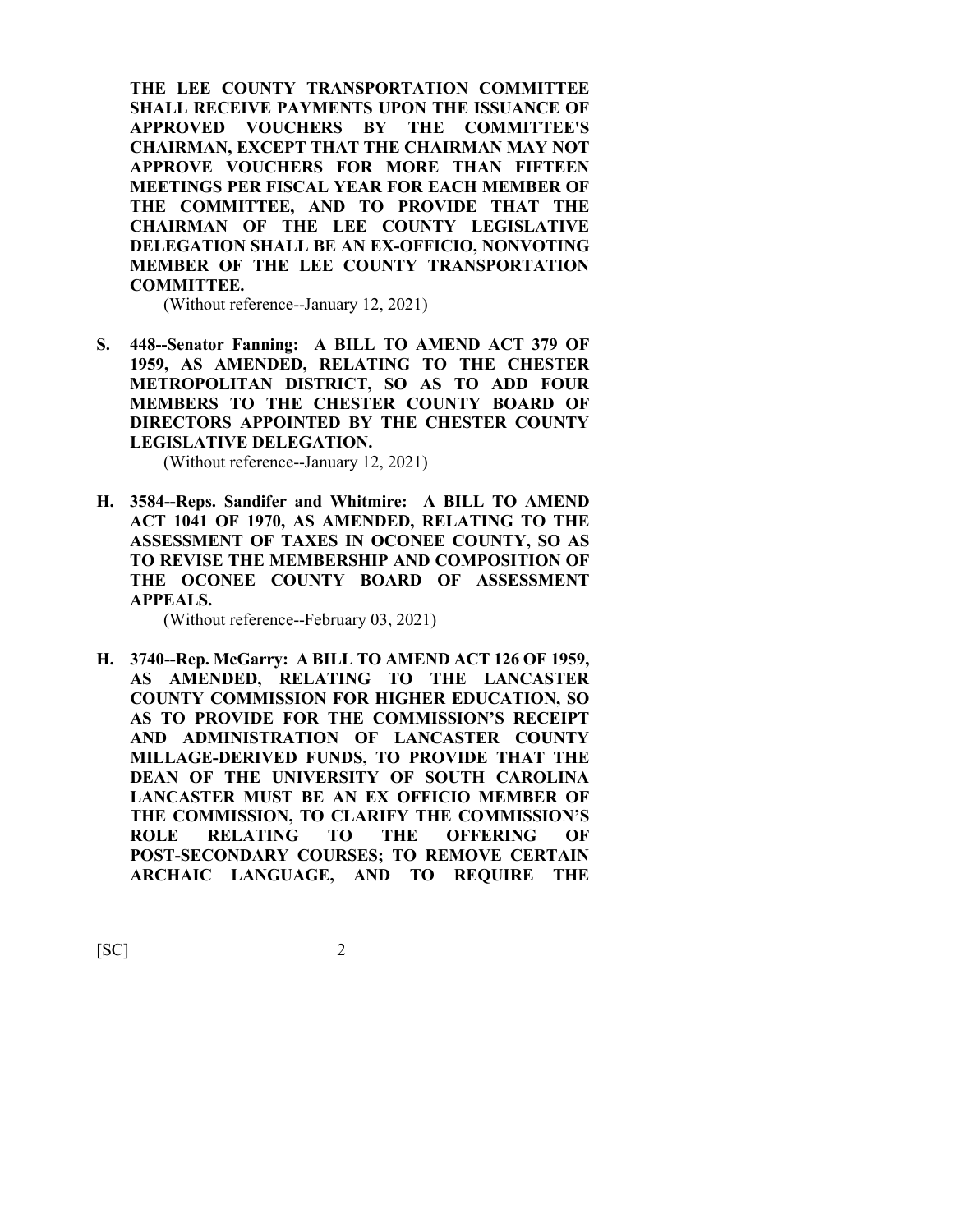#### **COMMISSION TO SUBMIT AN ANNUAL REPORT TO LANCASTER COUNTY COUNCIL.** (Without reference--February 03, 2021)

**MOTION PERIOD**

#### **STATEWIDE THIRD READING BILLS**

**S. 378--Senators Cash and Senn: A BILL TO AMEND SECTION 47-3-630 OF THE 1976 CODE, RELATING TO PENALTIES FOR TEASING, MALTREATING, AND INJURING POLICE DOGS AND HORSES, TO PROVIDE FOR PENALTIES, RESTITUTION, AND COMMUNITY SERVICE.** (Read the first time--January 12, 2021) (Reported by Committee on Agriculture and Natural Resources--February 02, 2021) (Favorable with amendments)

(Committee Amendment Tabled--February 09, 2021)

(Read the second time--February 10, 2021)

(Ayes 41, Nays 0--February 10, 2021)

**S. 221--Senators Shealy, Alexander, Hutto, Jackson, Gustafson and McElveen: A BILL TO AMEND CHAPTER 7, TITLE 63 OF THE 1976 CODE, RELATING TO CHILD PROTECTION AND PERMANENCY, BY ADDING ARTICLE 8, TO PROVIDE FOR EXTENDED FOSTER CARE FOR**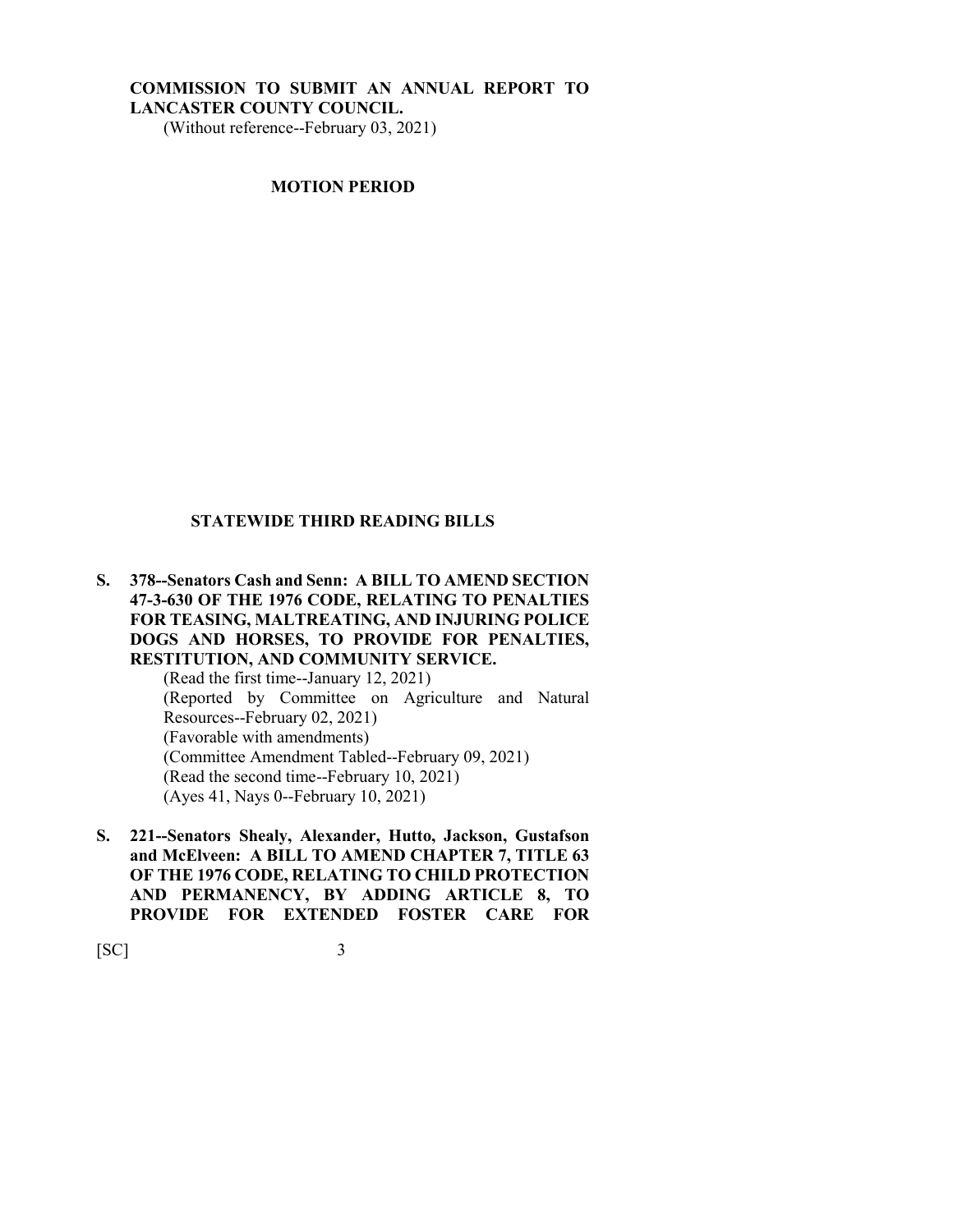**PERSONS EIGHTEEN TO TWENTY-ONE YEARS OLD, TO CREATE THE EXTENDED FOSTER CARE PROGRAM, TO PROVIDE FOR VOLUNTARY PLACEMENT, TO PROVIDE FOR THE REVIEW OF VOLUNTARY PLACEMENT AFTER AGE EIGHTEEN, TO PROVIDE FOR COURT-ORDERED FOSTER CARE PLACEMENT AFTER AGE EIGHTEEN, TO PROVIDE FOR ADMINISTRATIVE CASE REVIEW, TO PROVIDE FOR PERMANENCY PLANNING FOR PERSONS EIGHTEEN TO TWENTY-ONE YEARS OLD, TO PROVIDE FOR JUDICIAL REVIEW, TO PROVIDE FOR ADMINISTRATIVE APPEALS; TO AMEND SECTION 63-7-1700(H) OF THE 1976 CODE, RELATING TO PERMANENCY PLANNING, TO MAKE CONFORMING CHANGES; AND TO DEFINE NECESSARY TERMS.** (Read the first time--January 12, 2021)

(Reported by Committee on Family and Veterans' Services-- February 10, 2021) (Favorable with amendments) (Committee Amendment Adopted--February 11, 2021) (Read the second time--February 11, 2021)

- (Ayes 39, Nays 0--February 11, 2021)
- **S. 222--Senators Shealy, McLeod, Hutto, Jackson, Matthews, Gustafson, K. Johnson and McElveen: A BILL TO AMEND SECTION 63-7-2320 OF THE 1976 CODE, RELATING TO THE KINSHIP FOSTER CARE PROGRAM, TO PROVIDE THAT FICTIVE KIN ARE ELIGIBLE TO BE FOSTER PARENTS UNDER THE KINSHIP FOSTER CARE PROGRAM, TO PROVIDE THAT RELATIVES AND FICTIVE KIN MAY FOSTER A CHILD BEFORE BEING LICENSED AS A KINSHIP FOSTER CARE PROVIDER UNDER CERTAIN CIRCUMSTANCES, AND TO DEFINE NECESSARY TERMS.**

(Read the first time--January 12, 2021) (Reported by Committee on Family and Veterans' Services-- February 10, 2021) (Favorable) (Read the second time--February 11, 2021) (Ayes 39, Nays 0--February 11, 2021)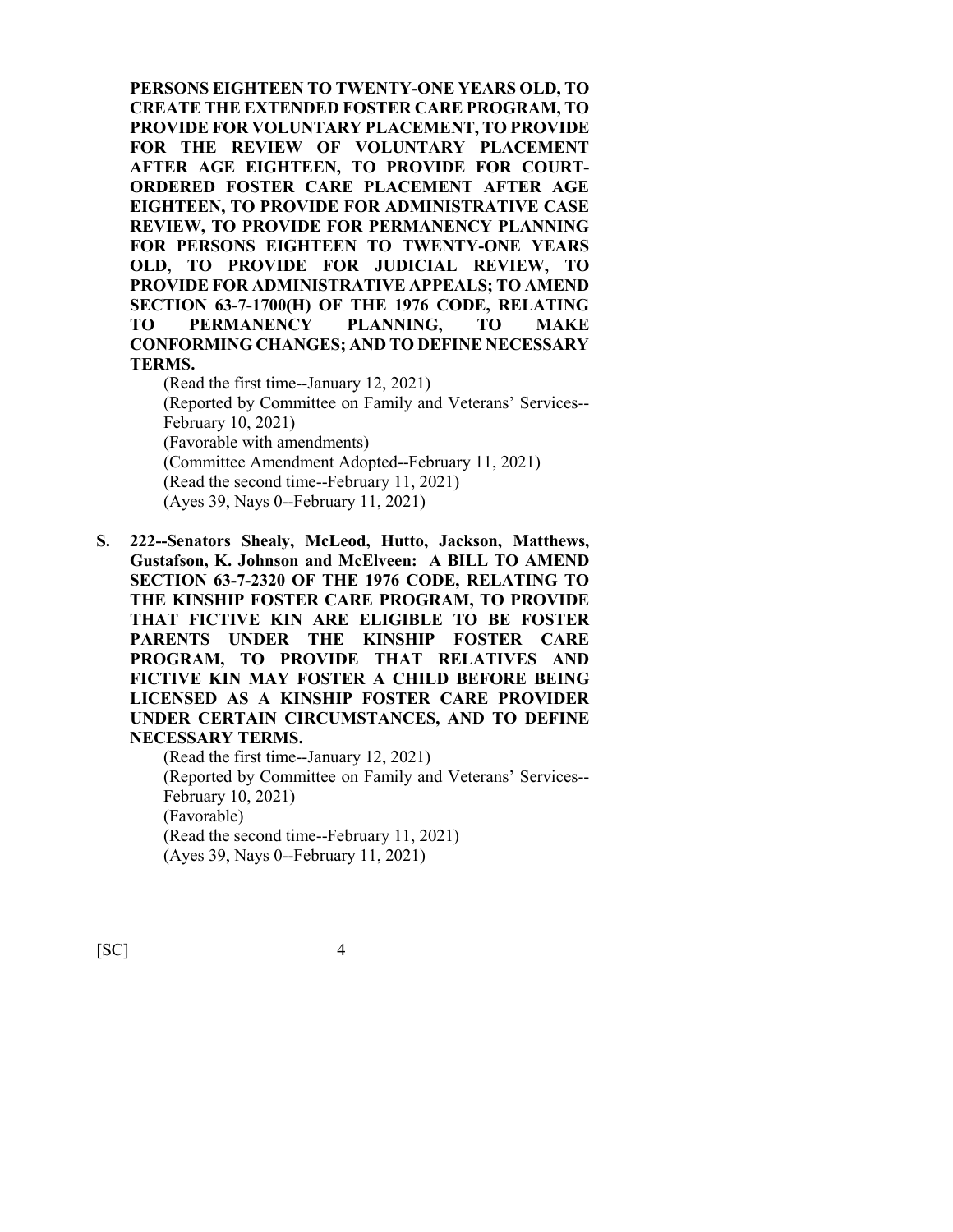**S. 200--Senators Hembree, Martin, Kimbrell and Shealy: A BILL TO AMEND SECTION 24-3-530 OF THE 1976 CODE, RELATING TO DEATH BY ELECTROCUTION OR LETHAL INJECTION, TO PROVIDE THAT A PERSON SENTENCED TO DEATH MAY ELECT FOR ELECTROCUTION OR LETHAL INJECTION IF LETHAL INJECTION IS AVAILABLE AT THE TIME OF ELECTION, TO PROVIDE THAT AN ELECTION EXPIRES AND MUST BE RENEWED IN WRITING IF THE CONVICTED PERSON RECEIVES A STAY OF EXECUTION OR THE EXECUTION DATE HAS PASSED, TO PROVIDE THAT A PENALTY MUST BE ADMINISTERED BY ELECTROCUTION FOR A PERSON WHO WAIVES HIS RIGHT OF ELECTION, TO PROVIDE THAT THE DEPARTMENT OF CORRECTIONS DIRECTOR SHALL DETERMINE AND CERTIFY TO THE SUPREME COURT WHETHER THE METHOD SELECTED IS AVAILABLE, TO PROVIDE THAT A CONVICTED PERSON'S SIGNATURE MUST BE WITNESSED, AND TO PROVIDE THAT THE MANNER OF INFLICTING A DEATH SENTENCE MUST BE ELECTROCUTION REGARDLESS OF THE METHOD ELECTED BY THE PERSON IF EXECUTION BY LETHAL INJECTION IS UNAVAILABLE OR IS HELD TO BE UNCONSTITUTIONAL BY AN APPELLATE COURT OF COMPETENT JURISDICTION.**

(Read the first time--January 12, 2021) (Polled by Committee on Corrections and Penology--February 02, 2021) (Favorable) (Contested by Senators Matthews and Allen)

**S. 40--Senator Grooms: A BILL TO AMEND SECTION 5-29-30 OF THE 1976 CODE, RELATING TO THE RIGHT OF MUNICIPALITIES TO ESTABLISH ON-STREET PARKING FACILITIES, TO PROVIDE THAT MUNICIPALITIES MAY NOT ESTABLISH OR ALTER PARKING FACILITIES ON ANY STATE HIGHWAY FACILITY WITHOUT THE PRIOR APPROVAL OF THE DEPARTMENT OF TRANSPORTATION; TO AMEND**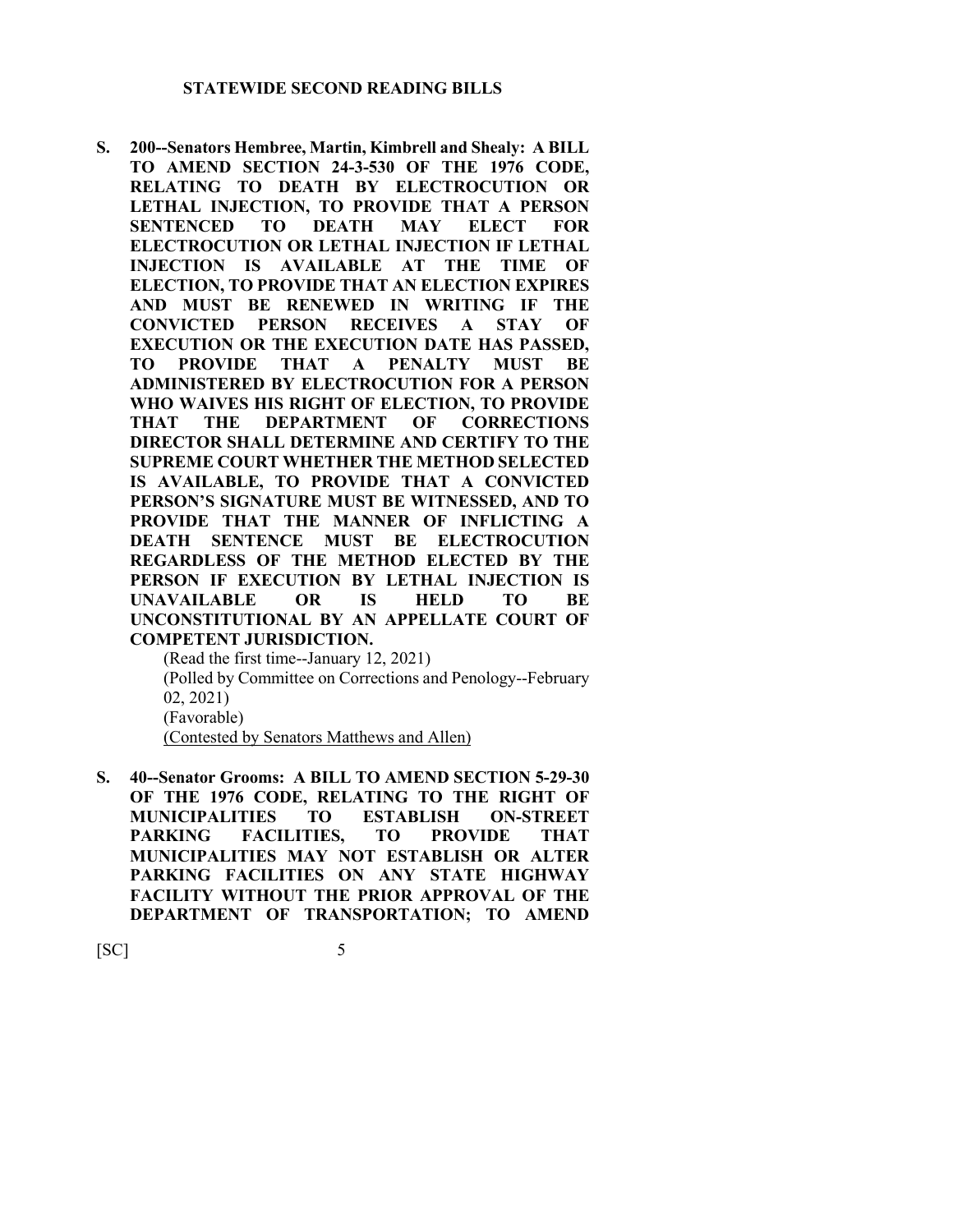**SECTION 57-5-840 OF THE 1976 CODE, RELATING TO ALTERATIONS BY A MUNICIPALITY OF STATE HIGHWAY FACILITIES, TO PROVIDE THAT RESTRICTIONS ON THE USE OF STATE HIGHWAY FACILITIES BY A MUNICIPALITY ARE SUBJECT TO PRIOR APPROVAL BY THE DEPARTMENT OF TRANSPORTATION; TO AMEND ARTICLE 5, CHAPTER 5, TITLE 57 OF THE 1976 CODE, RELATING TO CONSTRUCTION OF THE STATE HIGHWAY SYSTEM, BY ADDING SECTION 57-5-845, TO PROVIDE THAT PARKING ON STATE HIGHWAY FACILITIES LOCATED ON BARRIER ISLANDS IS FREE AND ANY RESTRICTIONS MAY ONLY BE MADE BY THE DEPARTMENT OF TRANSPORTATION TO AMEND SECTION 57-7-210 OF THE 1976 CODE, RELATING TO OBSTRUCTIONS IN HIGHWAYS, TO PROVIDE THAT THE FINE FOR VIOLATIONS IS CALCULATED ON A PER-DAY BASIS; TO AMEND SECTION 57-7-220 OF THE 1976 CODE, RELATING TO THE REMOVAL OF OBSTRUCTIONS IN HIGHWAYS, TO PROVIDE THAT OBSTRUCTIONS ON ANY PORTION OF A PUBLIC HIGHWAY MUST BE REMOVED AS SOON AS POSSIBLE BY THE GOVERNMENTAL ENTITY RESPONSIBLE FOR MAINTAINING THE HIGHWAY; AND TO DEFINE NECESSARY TERMS.**

(Read the first time--January 12, 2021) (Reported by Committee on Transportation--February 03, 2021) (Favorable) (Contested by Senators Bennett and Hutto)

**S. 491--Senator Leatherman: A JOINT RESOLUTION AUTHORIZING THE ISSUANCE OF NOT EXCEEDING FIVE HUNDRED FIFTY MILLION (\$550,000,000) AGGREGATE PRINCIPAL AMOUNT OF GENERAL OBLIGATION STATE ECONOMIC DEVELOPMENT BONDS AND SUPPLEMENTING THE PROVISIONS OF CHAPTER 41, TITLE 11 FOR THE LIMITED PURPOSE OF DEFRAYING THE COST OF INTERMODAL CONTAINER TRANSFER INFRASTRUCTURE, WATERBORNE CARGO INFRASTRUCTURE, AND RELATED INFRASTRUCTURE IN SUPPORT THEREOF, AT OR IN THE VICINITY OF THE PORT OF CHARLESTON; TO ALLOCATE**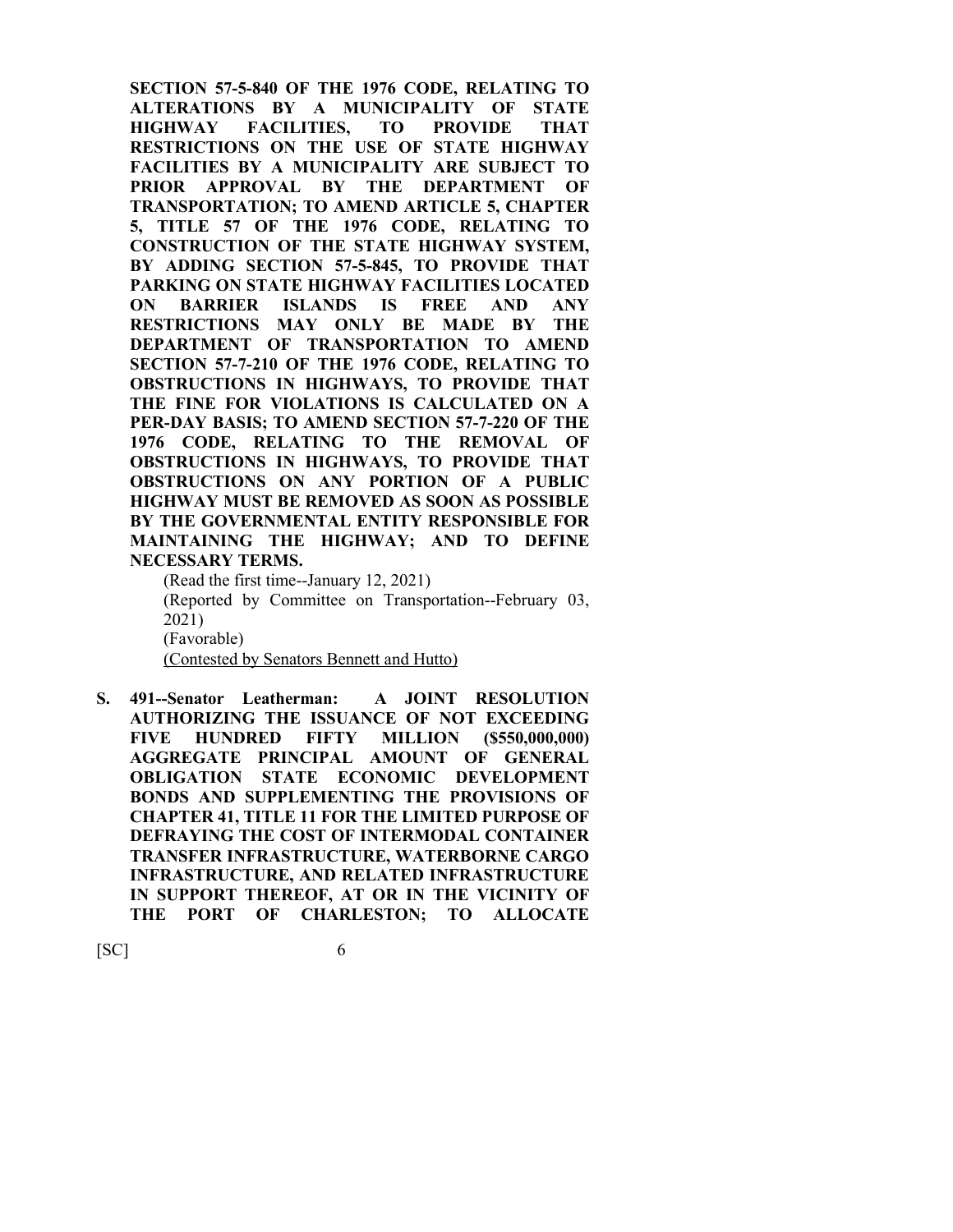**SUFFICIENT TAX REVENUES TO PROVIDE FOR THE PAYMENT OF PRINCIPAL AND INTEREST ON THE BONDS; TO PRESCRIBE REQUIREMENTS FOR NOTIFICATION, REVIEW, AND APPROVAL OF BOND ISSUANCE; TO PROVIDE FOR A PROCESS TO DEMONSTRATE COMPLIANCE WITH THE CONSTITUTIONAL LIMITATION ON DEBT SERVICE; AND TO MAKE OTHER PROVISIONS RELATED TO THE BONDS.**

(Read the first time--January 27, 2021) (Reported by Committee on Finance--February 03, 2021) (Favorable with amendments) (Contested by Senators Setzler and Kimpson)

**S. 510--Senators Grooms, Verdin, Davis, Adams, Bennett, Campsen, Climer, Corbin, Cromer, Gambrell, Hembree, Hutto, K. Johnson, Kimbrell, Loftis, Massey, McElveen, Peeler, Senn, Shealy, Talley, Turner, Williams, Young, Alexander, Goldfinch, Harpootlian, Jackson, M. Johnson, Kimpson, Matthews, Rice, Sabb, Setzler, Stephens, Rankin, Scott and Garrett: A BILL TO AMEND SECTION 56-15-10 OF THE 1976 CODE, RELATING TO DEFINITIONS FOR THE REGULATION OF MOTOR VEHICLE MANUFACTURERS, DISTRIBUTORS, AND DEALERS, TO AMEND AND ADD DEFINITIONS, TO AMEND ARTICLE 1, CHAPTER 15, TITLE 56 OF THE 1976 CODE BY ADDING SECTION 56-15-35, TO PROVIDE FOR HOW A FRANCHISOR, MANUFACTURER, DISTRIBUTOR, OR A THIRD PARTY AFFILIATE MUST HANDLE CONSUMER DATA; TO AMEND SECTION 56-15-40 OF THE 1976 CODE, RELATING TO SPECIFIC ACTS DEEMED UNFAIR METHODS OF COMPETITION AND UNFAIR OR DECEPTIVE ACTS OR PRACTICES, TO AMEND A VIOLATION FOR TAKING ANY ADVERSE ACTION AGAINST A DEALER FOR OFFERING OR DECLINING TO OFFER PROMOTIONS, SERVICE CONTRACTS, DEBT CANCELLATION AGREEMENTS, MAINTENANCE AGREEMENTS, OR OTHER SIMILAR PRODUCTS; AND TO ADD AND PROVIDE FOR ADDITIONAL VIOLATIONS; TO AMEND SECTION 56-15-45(A)(3) AND (D) OF THE 1976 CODE, RELATING TO OWNERSHIP, OPERATION OR CONTROL OF COMPETING DEALERSHIPS BY MANUFACTURER OR FRANCHISOR,**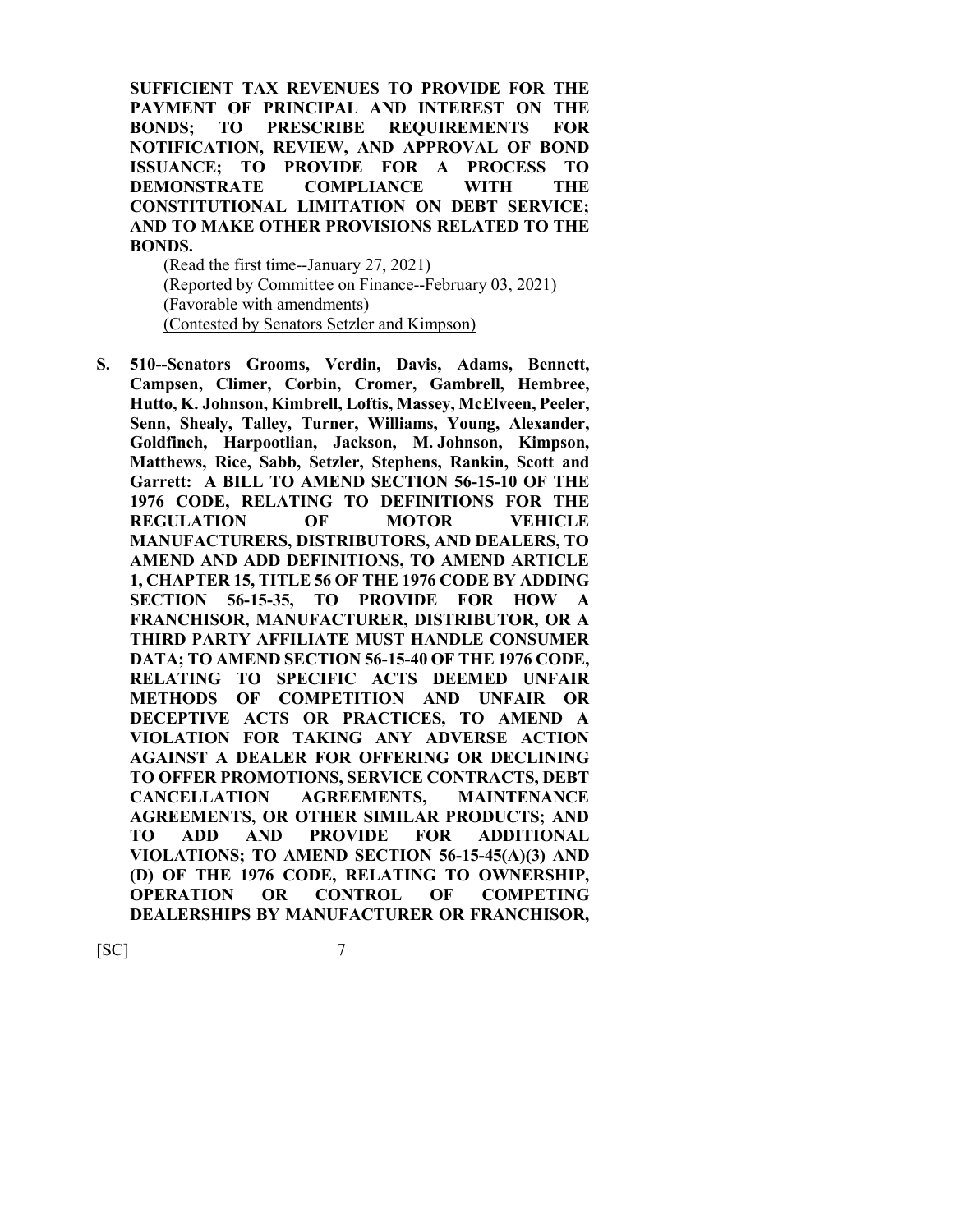**TO PROVIDE FOR A DATE CHANGE, TO DELETE QUALIFICATIONS FOR AN EXEMPTION, AND TO ADD THAT A MANUFACTURER MAY NOT LEASE OF ENTER INTO A SUBSCRIPTION AGREEMENT EXCEPT TO A NEW DEALER HOLDING A FRANCHISE IN THE LINE MAKE THAT INCLUDES THE VEHICLE; TO AMEND SECTION 56-15-46 OF THE 1976 CODE, RELATING TO THE NOTICE OF INTENT TO ESTABLISH OR RELOCATE COMPETING DEALERSHIP, TO AMEND THE RADIUS AND ADD A TIME REQUIREMENT FOR NOTICE; TO AMEND SECTION 56-15-50 OF THE 1976 CODE, RELATING TO THE REQUIREMENT THAT MANUFACTURERS MUST SPECIFY DELIVERY AND PREPARATION OBLIGATIONS OF DEALERS, FILING OF COPY OF OBLIGATIONS, AND SCHEDULE OF COMPENSATION, TO ADD A PROVISION FOR INDEMNIFICATION; TO AMEND SECTION 56-15-60 OF THE 1976 CODE, RELATING TO THE FULFILLMENT OF WARRANTY AGREEMENTS AND A DEALERS' CLAIMS FOR COMPENSATION, TO PROVIDE THAT IT IS UNLAWFUL FOR A NEW MOTOR VEHICLE MANUFACTURER TO RECOVER ANY PORTION OF ITS COSTS FOR COMPENSATING DEALERS FOR RECALLS OR WARRANTY PARTS AND SERVICE, EITHER BY REDUCTION IN THE AMOUNT DUE TO THE DEALER, OR BY SEPARATE CHARGE, SURCHARGE, OR OTHER IMPOSITION, TO PROVIDE FOR COMPENSATION AND A COMPENSATION SCHEDULE, TO PROVIDE EXCLUSIONS, TO PROHIBIT A MANUFACTURER FROM TAKING CERTAIN ADVERSE ACTION AGAINST A DEALER TO SEEKING TO OBTAIN COMPENSATION, TO PROVIDE FOR A PROTEST PROCEDURE, TO PROVIDE FOR CLAIMS AND VIOLATIONS, TO PROVIDE FOR AUDITS, AND TO PROVIDE FOR USED MOTOR VEHICLES; TO AMEND SECTION 56-15-65 OF THE 1976 CODE, RELATING TO REQUIREMENTS FOR A CHANGE OF LOCATION OR ALTERATION OF A DEALERSHIP, TO PROVIDE ADDITIONAL VIOLATIONS; TO AMEND SECTION 56-15-70 OF THE 1976 CODE, RELATING TO CERTAIN UNREASONABLE RESTRICTIONS ON DEALERS OR FRANCHISEES THAT ARE UNLAWFUL, TO ADD RELOCATION; TO AMEND SECTION 56-15-75 OF THE 1976 CODE, RELATING TO REQUIREMENTS**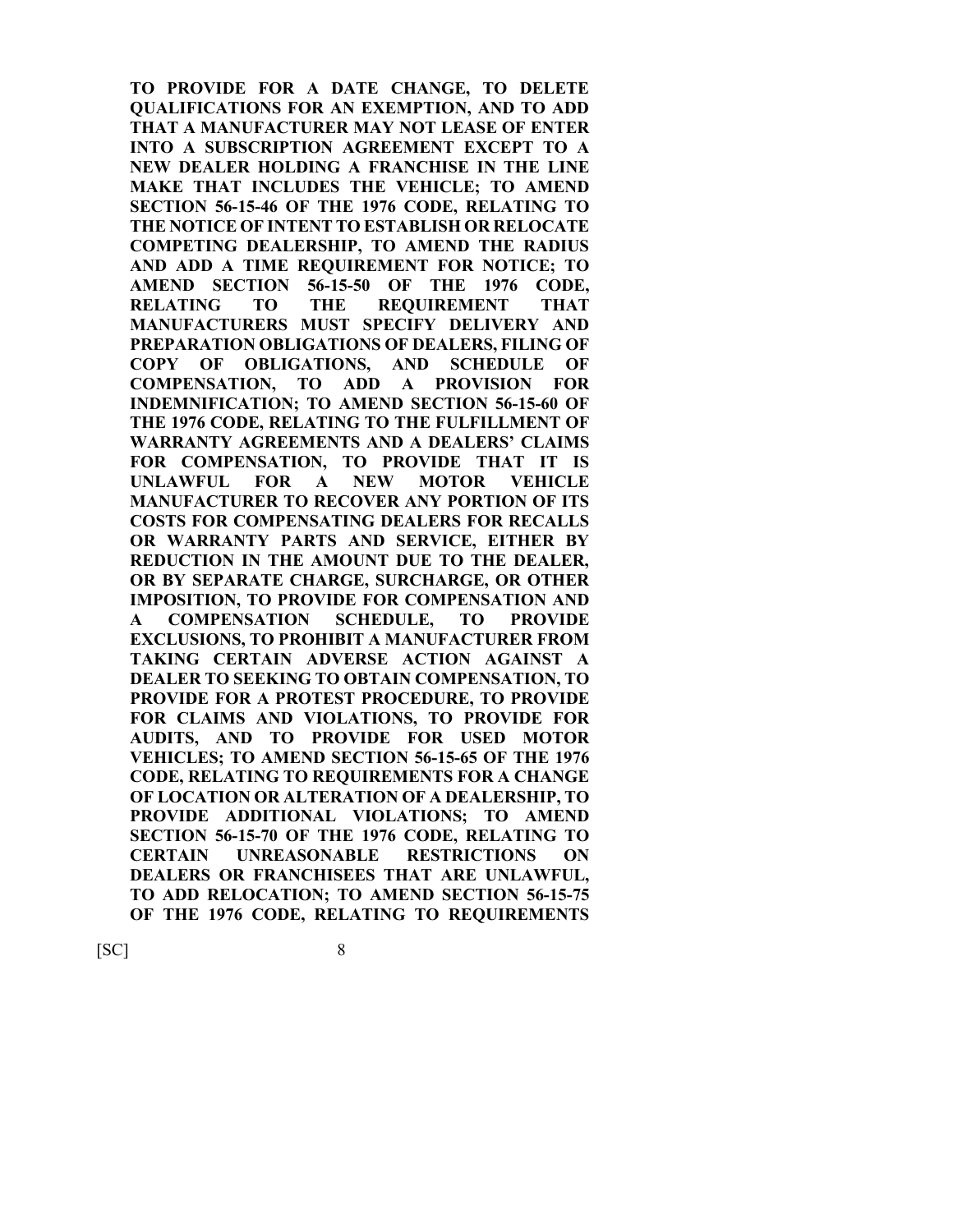**THAT THE DEALER REFRAIN FROM ACQUIRING ANOTHER LINE OF NEW MOTOR VEHICLES, TO DELETE THE EVIDENTIARY STANDARD; TO AMEND SECTION 56-15-90 OF THE 1976 CODE, RELATING TO THE FAILURE TO RENEW, TERMINATION OR RESTRICTION OF TRANSFER OF FRANCHISE AND DETERMINING REASONABLE COMPENSATION FOR THE VALUE OF A DEALERSHIP FRANCHISE, TO EXPAND FAIR MARKET VALUE CONSIDERATIONS; TO AMEND SECTION 56-15-140 OF THE 1976 CODE, RELATING TO VENUE, AND TO DECLARE THAT VENUE IS IN STATE COURTS IN SOUTH CAROLINA RATHER THAN THE STATE OF SOUTH CAROLINA.**

(Read the first time--February 2, 2021) (Reported by Committee on Transportation--February 03, 2021) (Favorable) (Contested by Senator Bennett)

**S. 441--Senators Shealy, Hutto, Jackson and McElveen: A BILL TO AMEND 63-7-1210(A) OF THE 1976 CODE, RELATING TO DEPARTMENT OF SOCIAL SERVICES INVESTIGATIONS OF INSTITUTIONAL ABUSE, TO PROVIDE FOR INVESTIGATIONS OF ABUSE IN QUALIFIED RESIDENTIAL TREATMENT PROGRAMS; TO AMEND SECTION 63-7-2350(A) OF THE 1976 CODE, RELATING TO RESTRICTIONS ON FOSTER CARE OR ADOPTION PLACEMENTS, TO PROVIDE CIRCUMSTANCES UNDER WHICH A CHILD MAY NOT BE PLACED IN A QUALIFIED RESIDENTIAL TREATMENT PROGRAM; TO AMEND SUBARTICLE 11, ARTICLE 3, CHAPTER 7, TITLE 63 OF THE 1976 CODE, RELATING TO JUDICIAL PROCEEDINGS, BY ADDING SECTION 63-7-1730 AND SECTION 63-7-1740, TO PROVIDE ASSESSMENT, CASE PLANNING, AND DOCUMENTATION REQUIREMENTS FOR CHILDREN PLACED IN QUALIFIED RESIDENTIAL TREATMENT PROGRAMS, AND TO PROVIDE JUDICIAL REVIEW REQUIREMENTS FOR CHILDREN PLACED IN QUALIFIED RESIDENTIAL TREATMENT PROGRAMS; TO AMEND SECTION 63-7-1700(B) OF THE 1976 CODE, RELATING TO THE CONTENTS OF A SUPPLEMENTAL REPORT FOR PERMANENCY PLANNING, TO INCLUDE**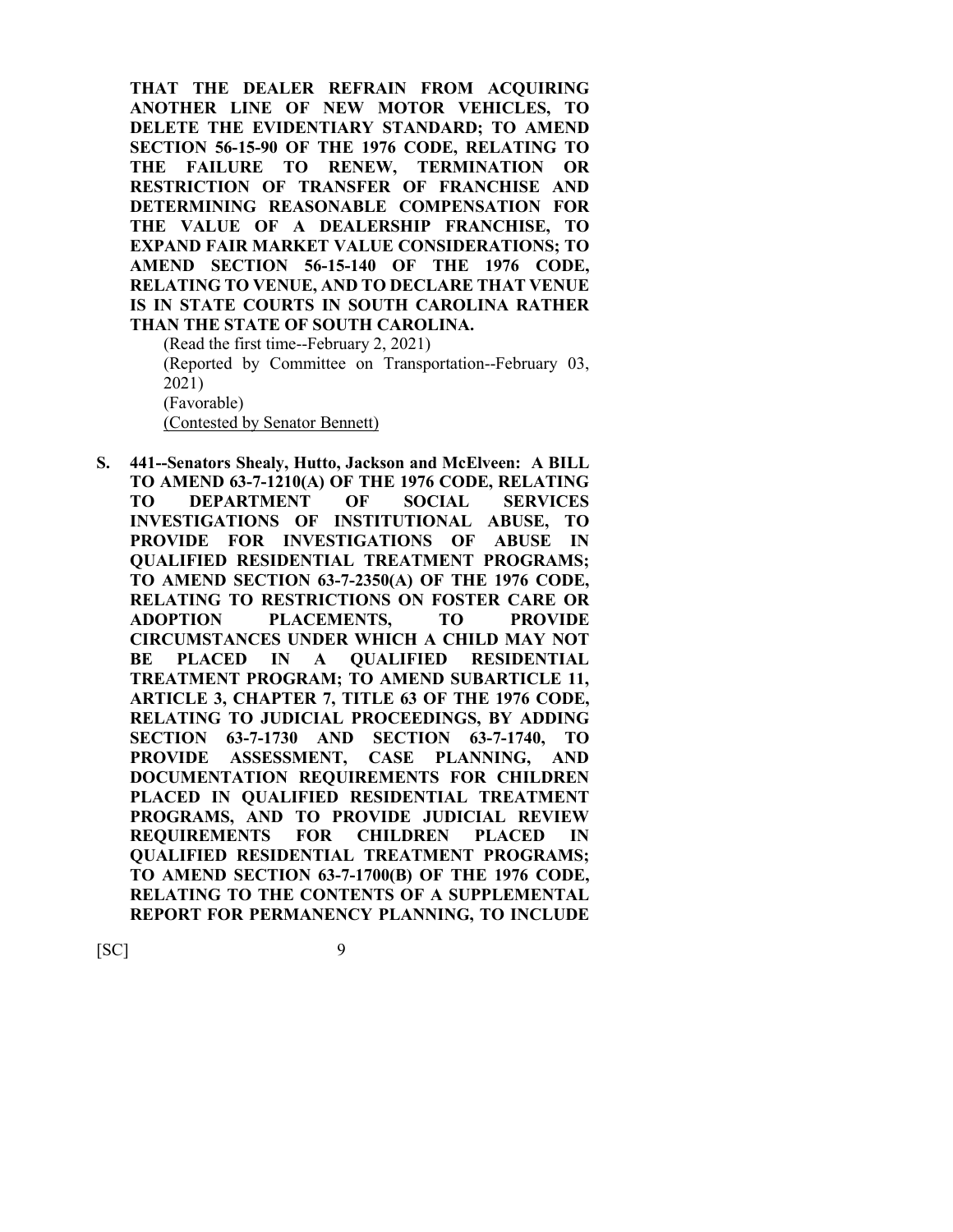#### **JUDICIAL REVIEW REQUIREMENTS IN THE REPORT; AND TO AMEND SECTION 63-7-1700 OF THE 1976 CODE, RELATING TO PERMANENCY PLANNING, TO PROVIDE FOR JUDICIAL REVIEW OF THE PLACEMENT OF A CHILD IN A QUALIFIED RESIDENTIAL TREATMENT PROGRAM; AND TO DEFINE NECESSARY TERMS.**

(Read the first time--January 12, 2021) (Reported by Committee on Family and Veterans' Services-- February 10, 2021) (Favorable)

**S. 16--Senators Rankin, Hembree, Malloy, Fanning, Grooms and Young: A BILL TO AMEND THE CODE OF LAWS OF SOUTH CAROLINA, 1976, BY ADDING SECTION 59-29-17 SO AS TO REQUIRE COMPLETION OF CERTAIN BASIC PERSONAL FINANCE COURSEWORK FOR HIGH SCHOOL GRADUATION INSTEAD OF EXISTING ECONOMICS COURSEWORK REQUIREMENTS, TO PROVIDE HIGH SCHOOLS MAY CONTINUE TO OFFER SUCH COURSEWORK, TO PROVIDE FOR THE DEVELOPMENT AND CONTENT OF RELATED STANDARDS, TO PROVIDE THE STATE DEPARTMENT OF EDUCATION SHALL DEVELOP RELATED MEASURING AND REPORTING REQUIREMENTS AND SHALL MAKE RELATED RECOMMENDATIONS, AND TO MAKE THESE PROVISIONS APPLICABLE TO STUDENTS ENTERING NINTH GRADE BEGINNING WITH THE 2022-2023 SCHOOL YEAR; AND TO REPEAL SECTION 59-29-165 RELATING TO REQUIRED INSTRUCTION IN PERSONAL FINANCE.**

(Read the first time--January 12, 2021) (Reported by Committee on Education--February 11, 2021) (Favorable with amendments)

**S. 82--Senator Malloy: A BILL TO AMEND SECTION 15-78-120 OF THE 1976 CODE, RELATING TO LIMITATIONS ON LIABILITY, TO INCREASE THE LIMITS FROM A LOSS TO ONE PERSON ARISING FROM A SINGLE OCCURRENCE TO ONE MILLION DOLLARS, TO INCREASE THE TOTAL LIMITS FROM A LOSS ARISING OUT OF A SINGLE OCCURRENCE TO TWO MILLION DOLLARS, AND TO REQUIRE THE LIMITS BE**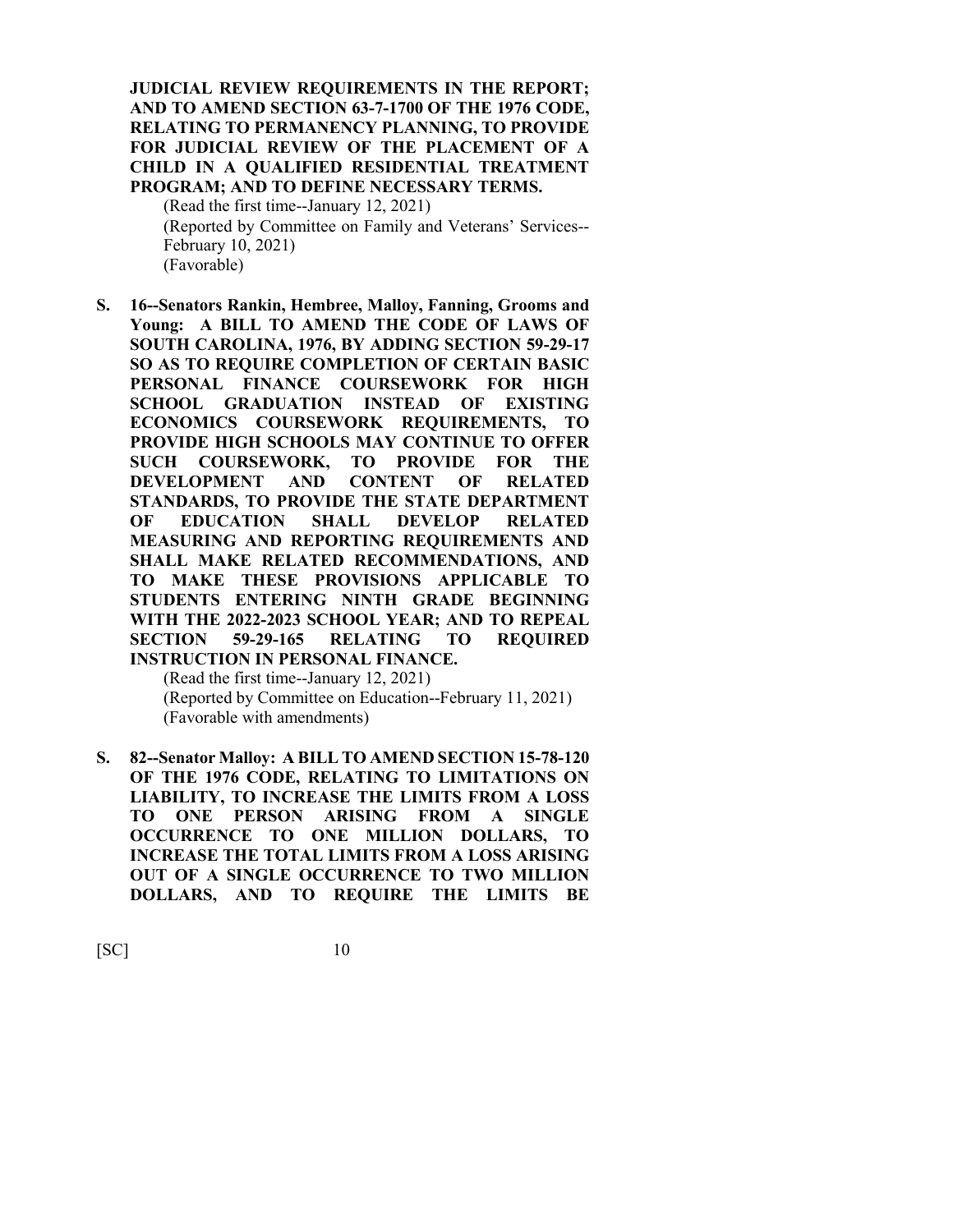#### **ANNUALLY ADJUSTED IN ACCORDANCE WITH THE CONSUMER PRICE INDEX.**

(Read the first time--January 12, 2021) (Reported by Committee on Judiciary--February 11, 2021) (Favorable with amendments)

**S. 147--Senators Massey, Rice, Hembree, Adams, Peeler, Turner, Alexander, Gustafson, Talley, Loftis, Climer, Kimbrell and Grooms: A JOINT RESOLUTION TO ENACT THE "SOUTH CAROLINA COVID-19 LIABILITY SAFE HARBOR ACT"; TO PROVIDE LIABILITY PROTECTIONS FOR A LIMITED TIME PERIOD FOR HEALTH CARE PROVIDERS AND BUSINESSES THAT FOLLOW PUBLIC HEALTH GUIDANCE IN RESPONSE TO THE CORONAVIRUS PUBLIC HEALTH EMERGENCY; TO STATE THE LIABILITY PROTECTION FOR COVERED ENTITIES AND COVERED INDIVIDUALS FOR CORONAVIRUS CLAIMS; TO PROVIDE THAT DEFENSES ARE CUMULATIVE; TO PROVIDE THAT THE PROVISIONS OF THIS JOINT RESOLUTION ARE SEVERABLE; TO PROVIDE THAT, IN THE CASE OF A CONFLICT OF LAW BETWEEN THIS JOINT RESOLUTION AND ANY OTHER LAW OF THIS STATE, THE PROVISIONS OF THIS JOINT RESOLUTION SHALL PREVAIL; TO PROVIDE THAT THE PROVISIONS OF THIS JOINT RESOLUTION ARE RETROACTIVE AND EFFECTIVE AS OF MARCH 13, 2020; AND TO DEFINE NECESSARY TERMS.**

(Read the first time--January 12, 2021) (Reported by Committee on Judiciary--February 11, 2021) (Favorable with amendments)

**S. 160--Senator Scott: A BILL TO AMEND SECTION 59-53-1784, CODE OF LAWS OF SOUTH CAROLINA, 1976, RELATING TO THE DISPOSAL OF SURPLUS PROPERTY BY THE MIDLANDS TECHNICAL COLLEGE ENTERPRISE CAMPUS AUTHORITY, SO AS TO REQUIRE THE AUTHORITY TO FILE CERTAIN DOCUMENTS WITH THE STATE FISCAL ACCOUNTABILITY AUTHORITY; TO AMEND ACT 189 OF 2018, RELATING TO THE DISPOSAL OF SURPLUS PROPERTY BY THE MIDLANDS TECHNICAL COLLEGE ENTERPRISE CAMPUS AUTHORITY, SO AS TO**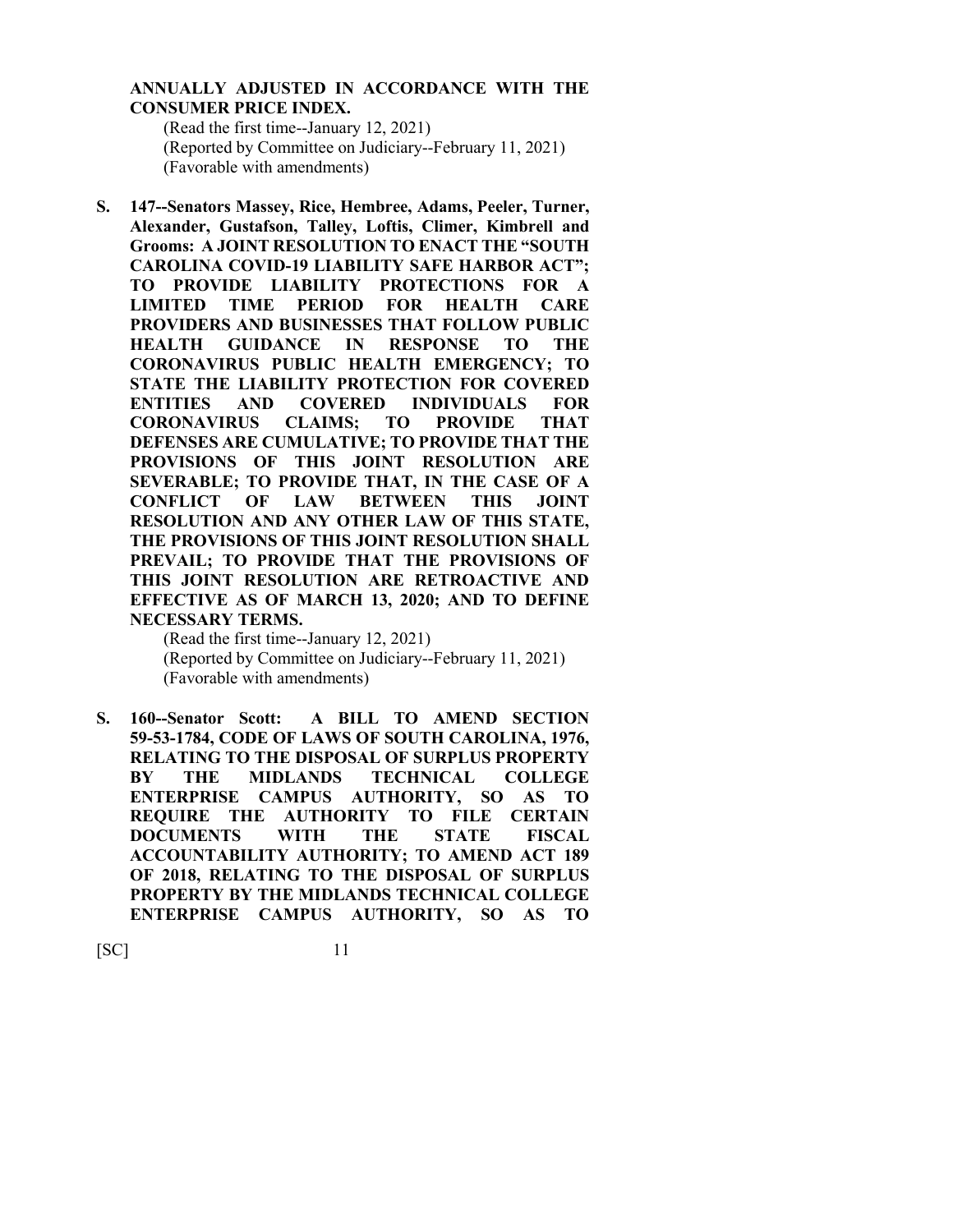#### **PERMANENTLY AUTHORIZE THE ACT AND TO REPEAL THE SUNSET PROVISION.**

(Read the first time--January 12, 2021) (Reported by Committee on Education--February 11, 2021) (Favorable with amendments)

**S. 203--Senator Hembree: A BILL TO AMEND SECTION 59-19- 60 OF THE 1976 CODE, RELATING TO THE REMOVAL OF SCHOOL DISTRICT TRUSTEES AND FILLING VACANCIES, TO PROVIDE THAT DISTRICT TRUSTEES GUILTY OF MALFEASANCE, MISFEASANCE, INCOMPETENCY, ABSENTEEISM, CONFLICTS OF INTEREST, MISCONDUCT, PERSISTENT NEGLECT OF DUTY IN OFFICE, OR INCAPACITY SHALL BE SUBJECT TO REMOVAL FROM OFFICE BY THE GOVERNOR, TO DELETE NOTICE REQUIREMENTS AND THE RIGHT TO APPEAL, AND TO MAKE CONFORMING CHANGES.**

(Read the first time--January 12, 2021) (Reported by Committee on Education--February 11, 2021) (Favorable with amendments)

**S. 208--Senators Hembree and Bennett: A BILL TO AMEND SECTION 59-19-350(A) OF THE 1976 CODE, RELATING TO SCHOOLS OF CHOICE, TO PROVIDE THAT SCHOOL DISTRICTS MAY INSTEAD CREATE MULTIPLE SCHOOLS OF INNOVATION, AND TO PROVIDE THAT EACH EXEMPTION FROM STATE STATUTES AND REGULATIONS BY SCHOOLS OF INNOVATION MUST BE APPROVED BY A TWO-THIRDS VOTE OF THE STATE BOARD OF EDUCATION.**

(Read the first time--January 12, 2021) (Reported by Committee on Education--February 11, 2021) (Favorable with amendments) (Contested by Senator Kimpson)

**S. 475--Senators Rankin, Grooms, Williams, Scott, Hembree, McElveen, Senn, Talley, Adams, Harpootlian, Hutto, Goldfinch, Matthews and Gambrell: A JOINT RESOLUTION TO REQUIRE NEXTERA ENERGY, INC. TO PROVIDE CERTAIN DOCUMENTS RELATED TO THE PUBLIC SERVICE AUTHORITY TO THE SPEAKER OF THE HOUSE OF REPRESENTATIVES, THE PRESIDENT OF THE SENATE, THE CHAIRMAN OF THE SENATE**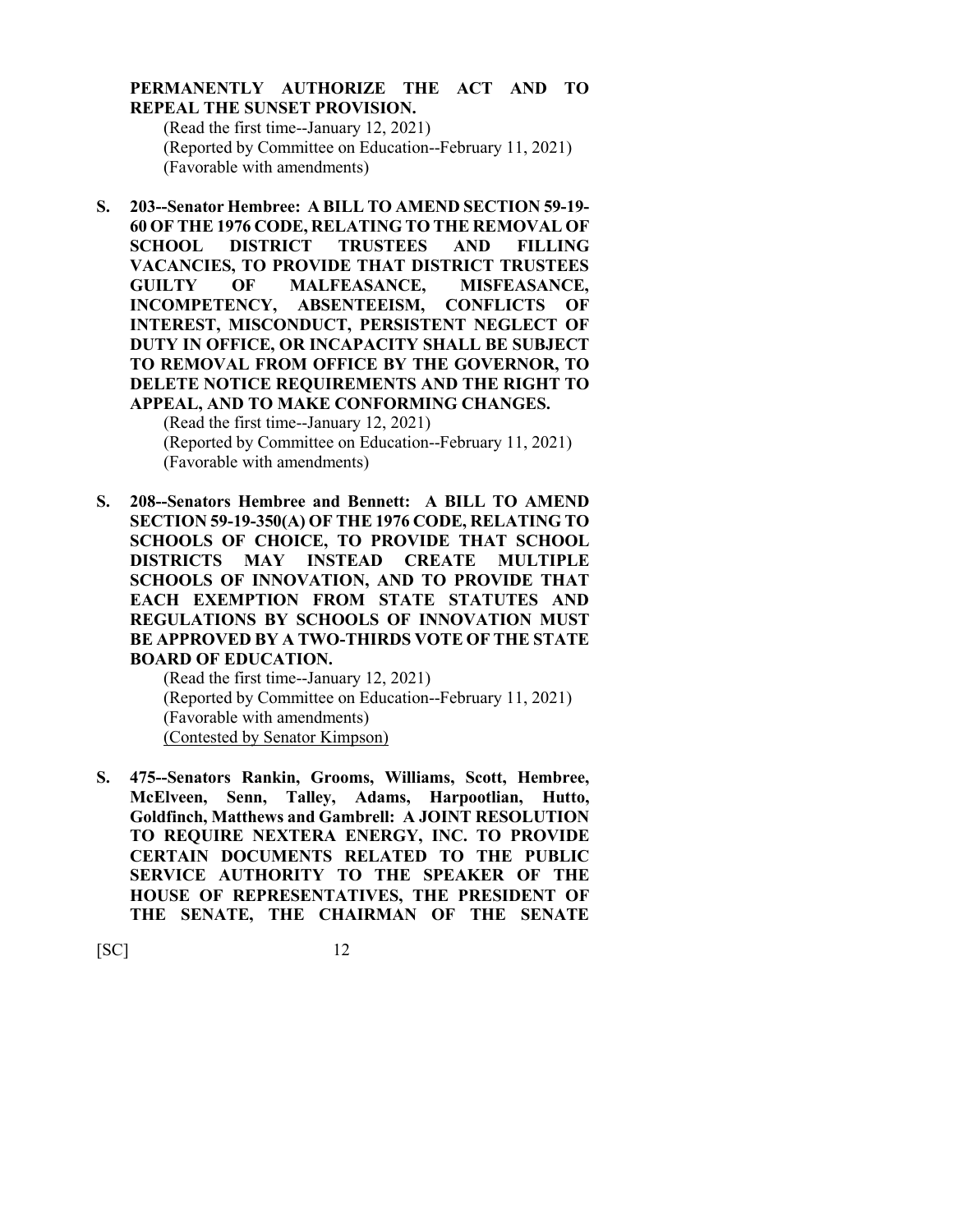#### **FINANCE COMMITTEE, THE CHAIRMAN OF THE HOUSE WAYS AND MEANS COMMITTEE, THE CHAIRMAN OF THE SENATE JUDICIARY COMMITTEE AND THE CHAIRMAN OF THE HOUSE JUDICIARY COMMITTEE.**

(Read the first time--January 21, 2021) (Reported by Committee on Judiciary--February 11, 2021) (Favorable)